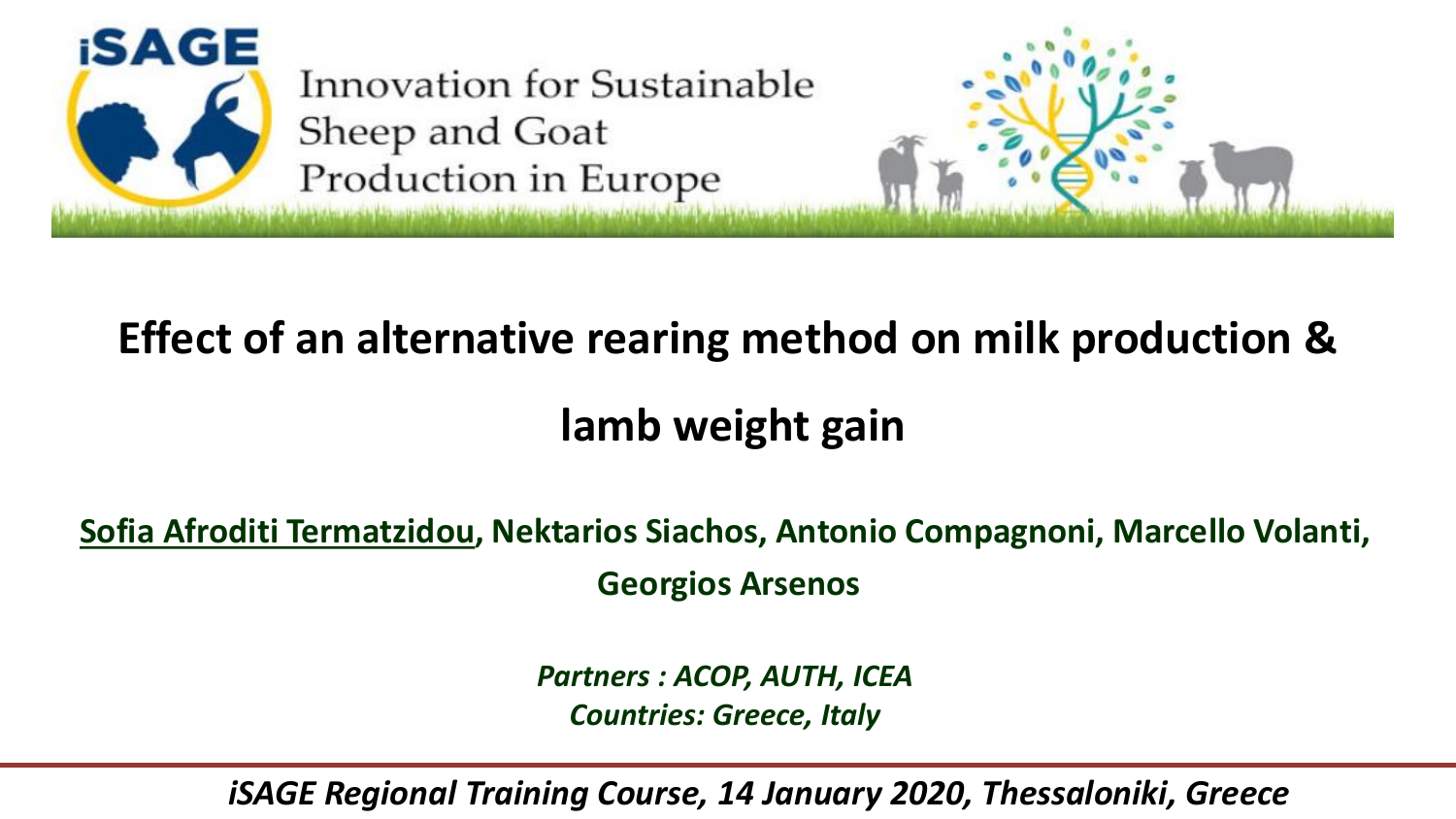### **OBJECTIVE**

# **How an alternative rearing method affects milk production of ewes & weight gain of lambs**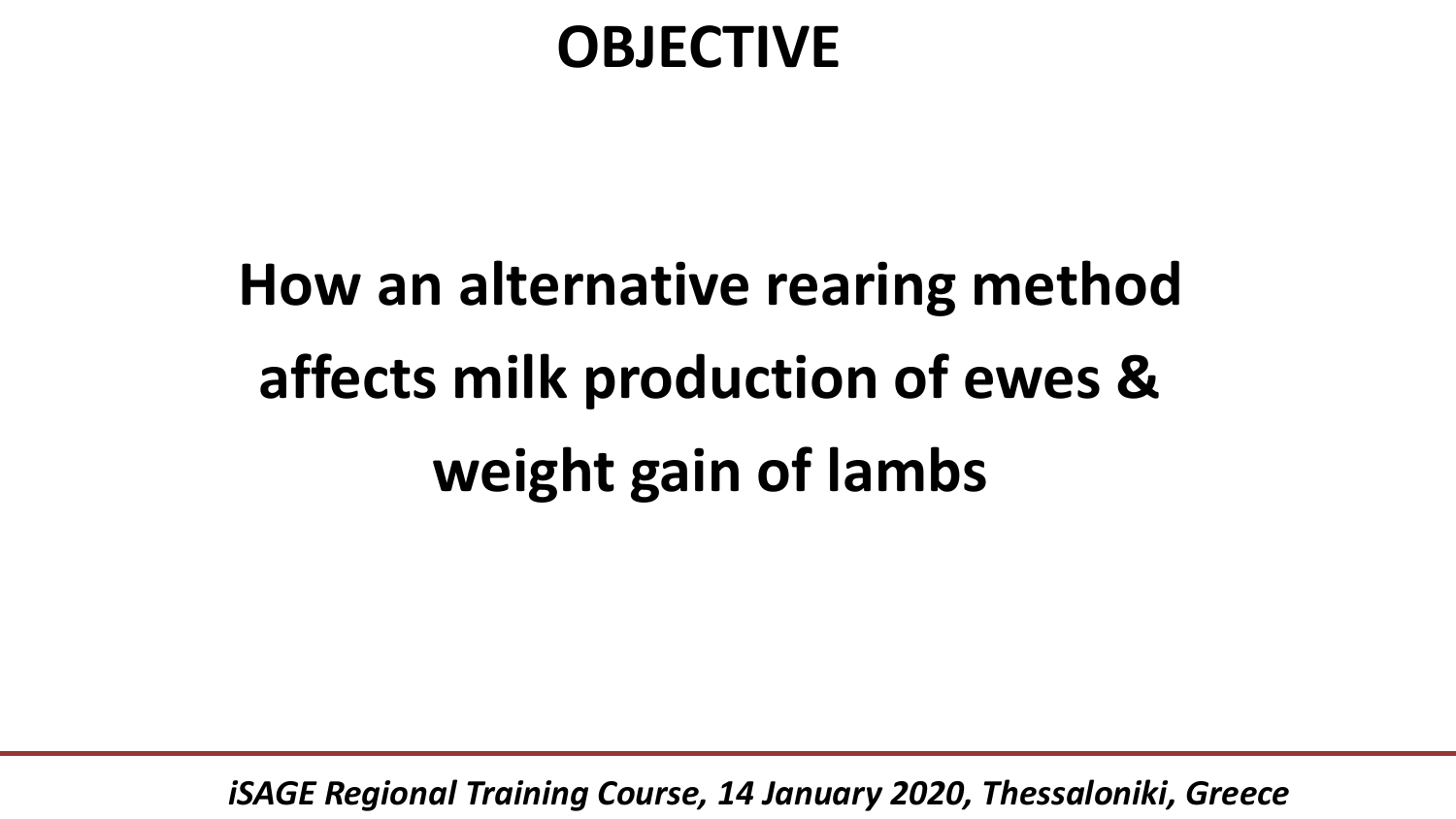## **ΥΛΙΚΑ** *&* **ΜΕΘΟΔΟΙ**

**40 Lacaune ewes (***1 st lactation period***)**

**15 days after lambing**

- **1 milking/day**
- **Kept with their lambs all day**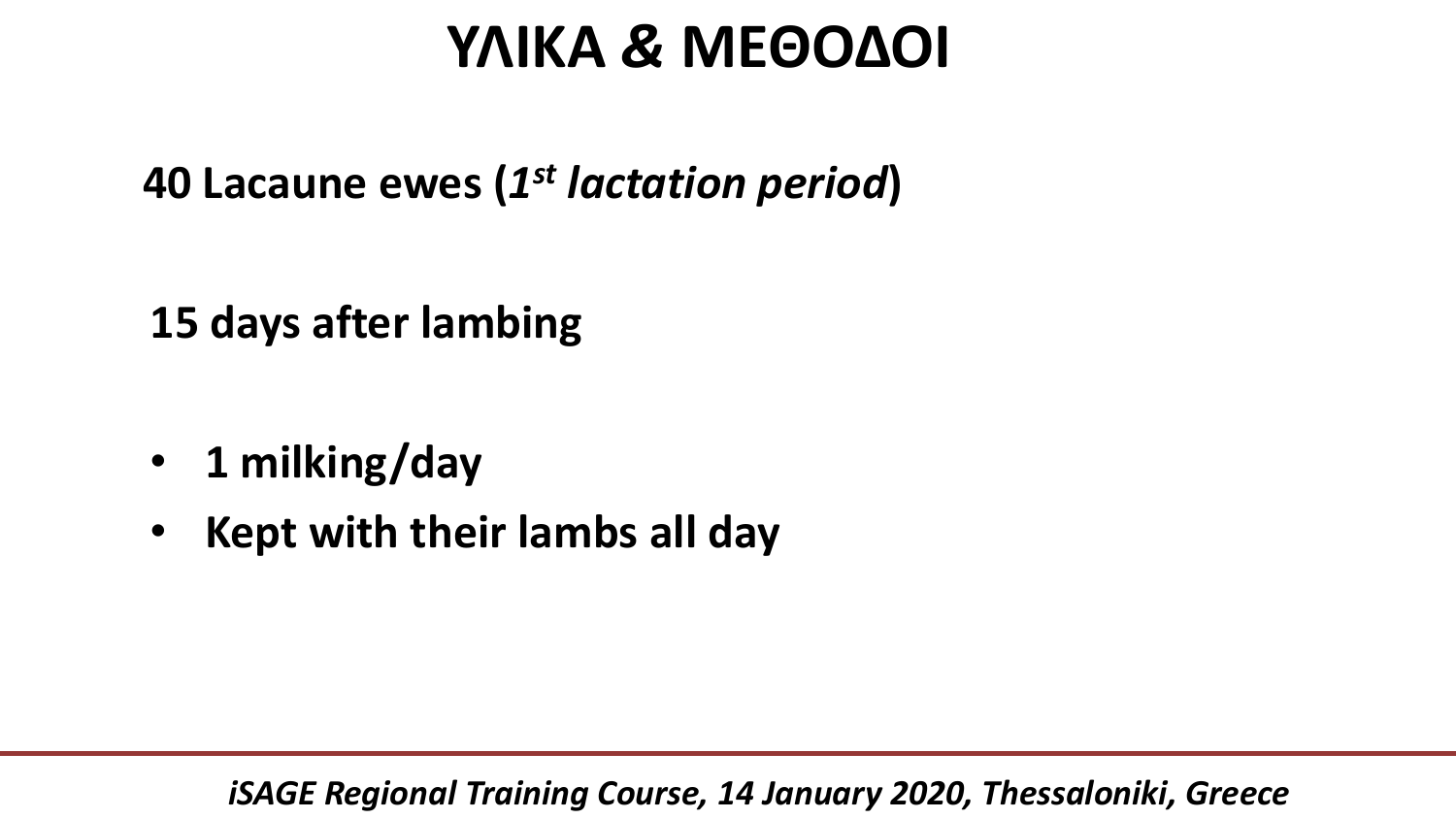## **MATERIALS & METHODS**

#### **C group**

- *- 20 ewes, 22 lambs*
- **- Lambs kept constantly with ewes**

#### **Τ group**

*- 20 ewes, 22 lambs*

- **- Lambs separated for 12h (during night)**
- **- Reunited after morning milking**
- ✓ *Duration of trial 18 days*
- ✓ *Same housing conditions*
- ✓ *Same feeding management*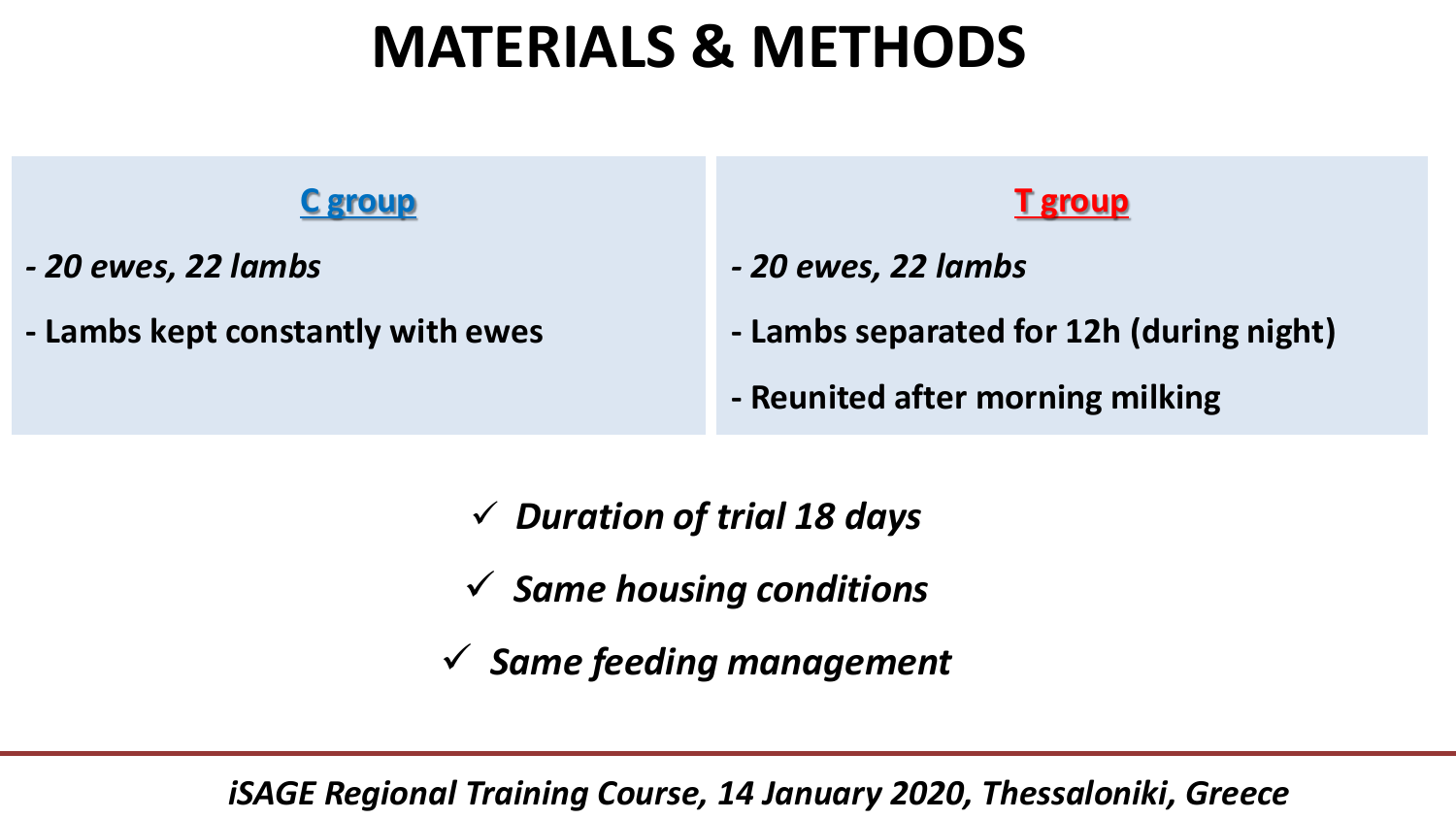

# **MATERIALS & METHODS**

- ➢ **Daily clinical examination**
- ➢ **1 milking/day**
- ➢ **Milk yield (MY) recording**
- ➢ **Average daily gain of lambs (ADG)**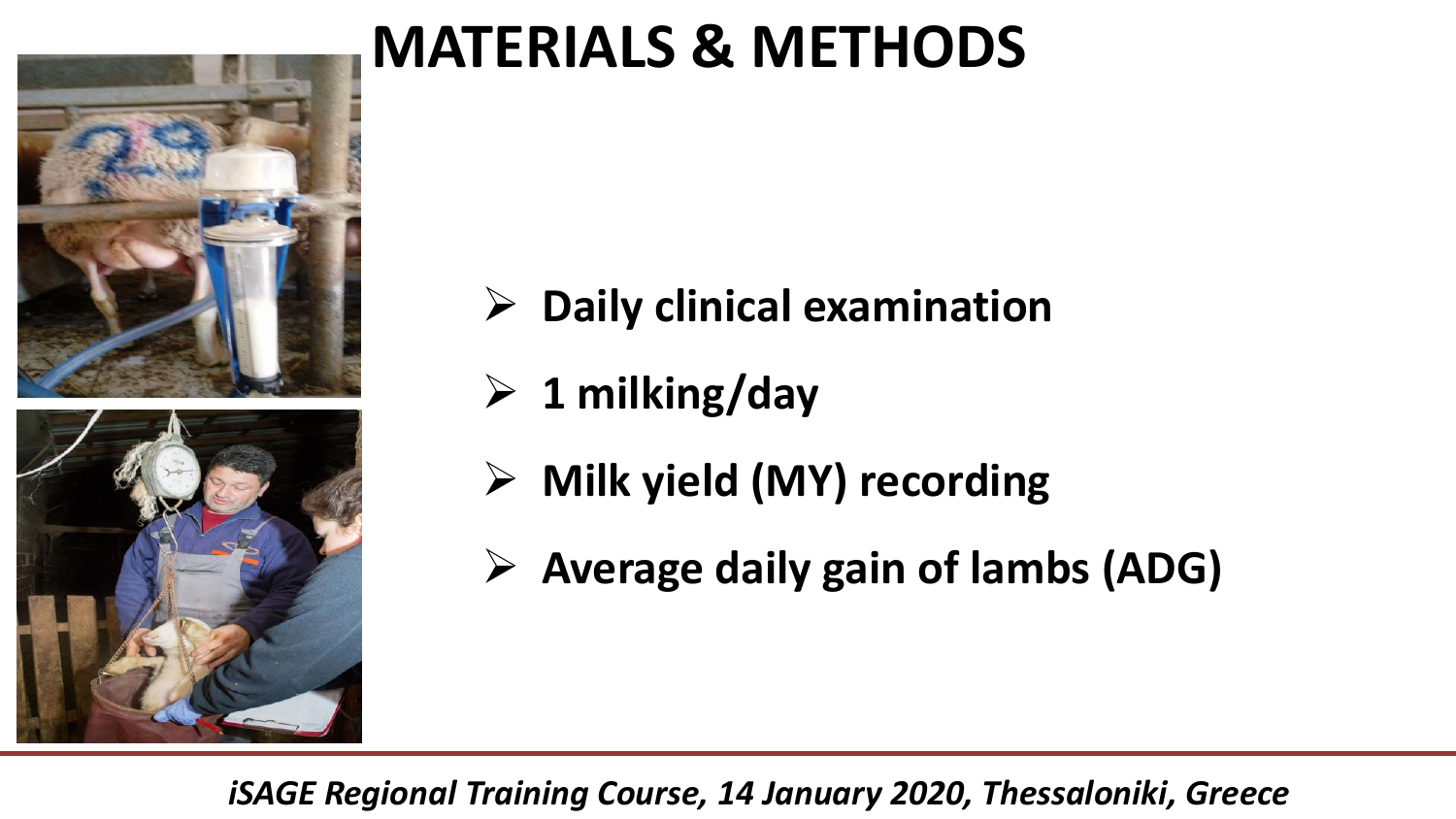### **MATERIALS & METHODS**

#### **Comparisons between C** *&* **T groups**

- **Mean daily MY/Total MY**
- **ADG**

**t-test Mann-Whitney test** *IBM SPSS Statistics*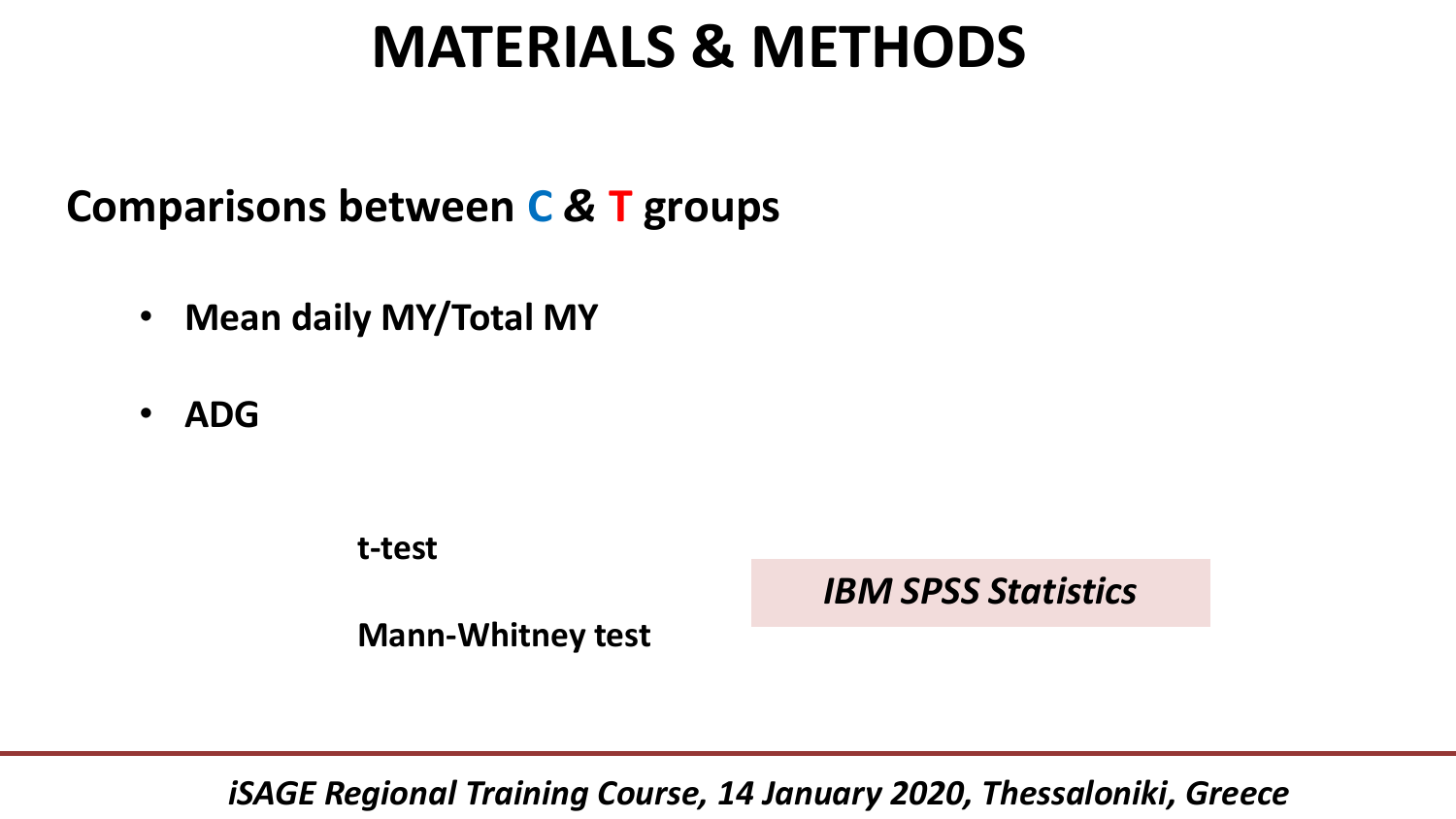#### **RESULTS**

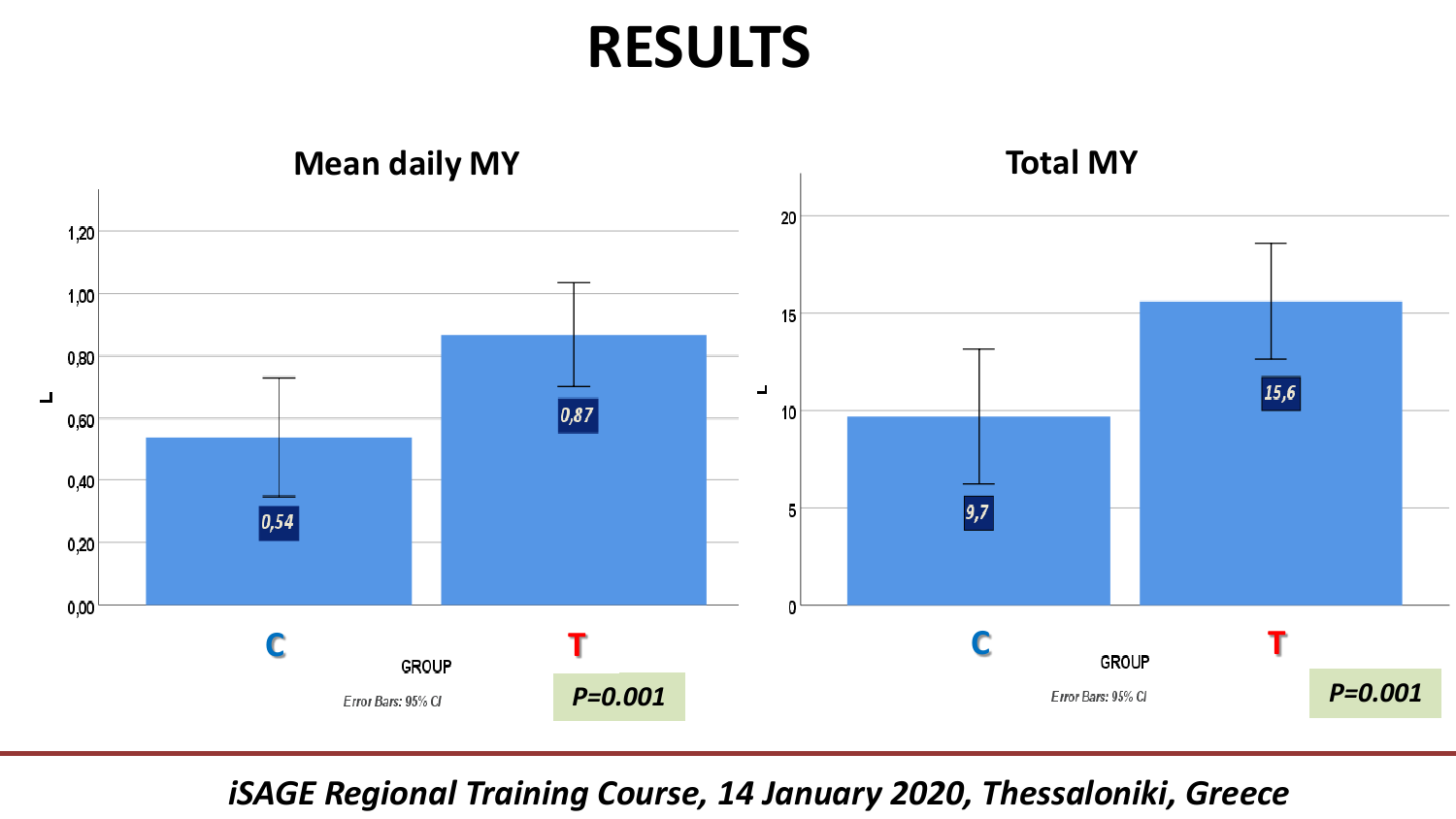### **RESULTS**

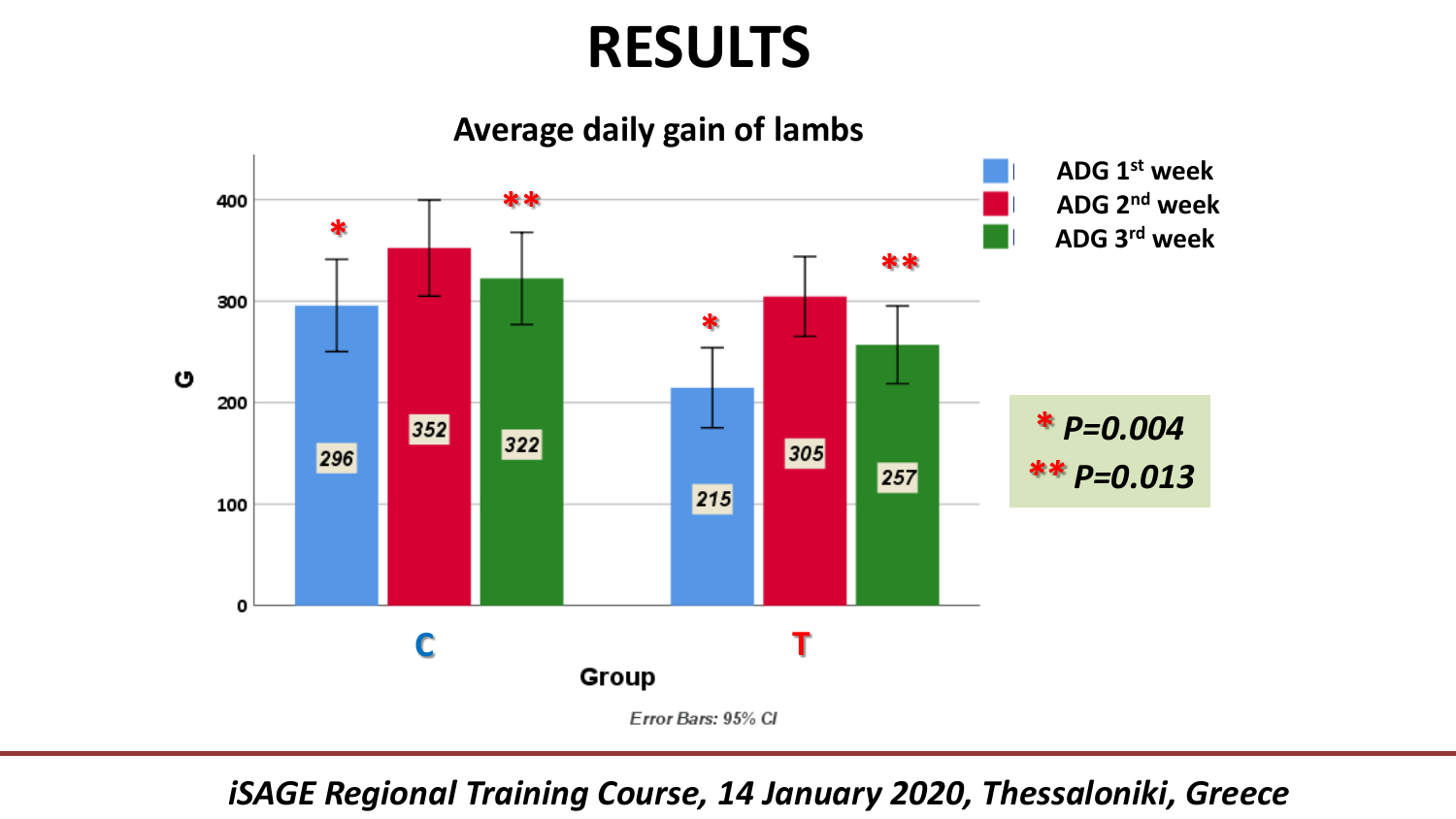#### **CONCLUSIONS**

#### **Main source of income**  $\rightarrow$  **milk**

#### **{(carcass weight=0.60 x BW) x 4** *€/kg }* **Alternative lamb rearing**

## **T C saleable milk production** *vs.* **light lamb carcasses**